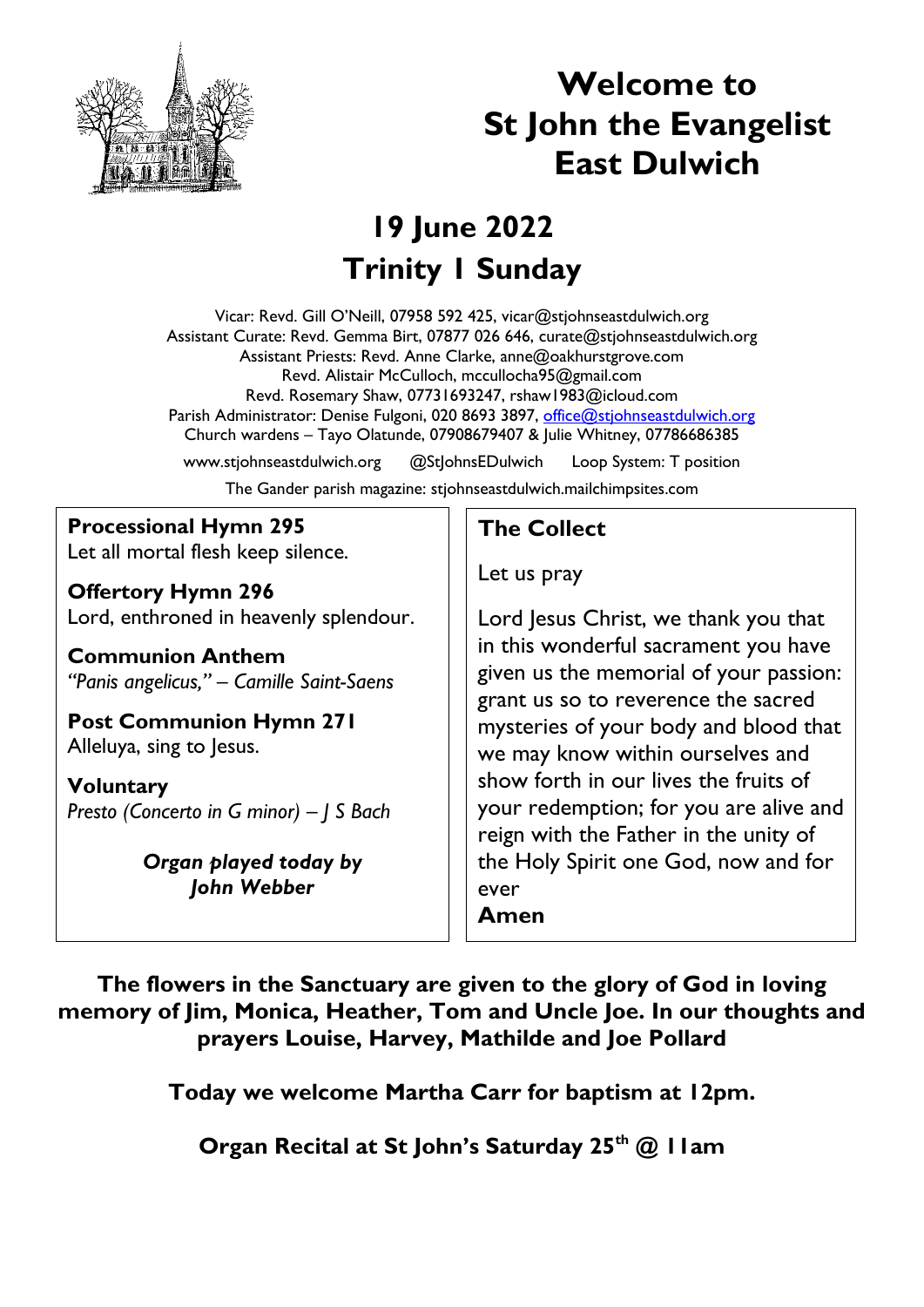## **First Reading from Isaiah 65. 1-9**

I was ready to be sought out by those who did not ask, to be found by those who did not seek me. I said, 'Here I am, here I am', to a nation that did not call on my name. I held out my hands all day long to a rebellious people, who walk in a way that is not good, following their own devices; a people who provoke me to my face continually, sacrificing in gardens and offering incense on bricks; who sit inside tombs, and spend the night in secret places; who eat swine's flesh, with broth of abominable things in their vessels; who say, 'Keep to yourself, do not come near me, for I am too holy for you.' These are a smoke in my nostrils, a fire that burns all day long. See, it is written before me: I will not keep silent, but I will repay; I will indeed repay into their laps their iniquities and their ancestors' iniquities together, says the Lord; because they offered incense on the mountains and reviled me on the hills, I will measure into their laps full payment for their actions. Thus says the Lord: As the wine is found in the cluster, and they say, 'Do not destroy it, for there is a blessing in it', so I will do for my servants' sake, and not destroy them all. I will bring forth descendants from Jacob, and from Judah inheritors of my mountains; my chosen shall inherit it, and my servants shall settle there.

This is the Word of the Lord. **Thanks be to God.**

#### **Psalm 116 R:/ I will walk in the presence of the Lord in the land of the living.**

## **Second Reading from Galatians 3.23-29**

Now before faith came, we were imprisoned and guarded under the law until faith would be revealed. Therefore the law was our disciplinarian until Christ came, so that we might be justified by faith. But now that faith has come, we are no longer subject to a disciplinarian, for in Christ Jesus you are all children of God through faith. As many of you as were baptized into Christ have clothed yourselves with Christ. There is no longer Jew or Greek, there is no longer slave or free, there is no longer male and female; for all of you are one in Christ Jesus. And if you belong to Christ, then you are Abraham's offspring, heirs according to the promise.

This is the Word of the Lord. **Thanks be to God.**

## **Hear the Gospel of our Lord Jesus Christ according to Luke 8.26-39**

Then they arrived at the country of the Gerasenes, which is opposite Galilee. As he stepped out on land, a man of the city who had demons met him. For a long time he had worn no clothes, and he did not live in a house but in the tombs. When he saw Jesus, he fell down before him and shouted at the top of his voice, 'What have you to do with me, Jesus, Son of the Most High God? I beg you, do not torment me' - for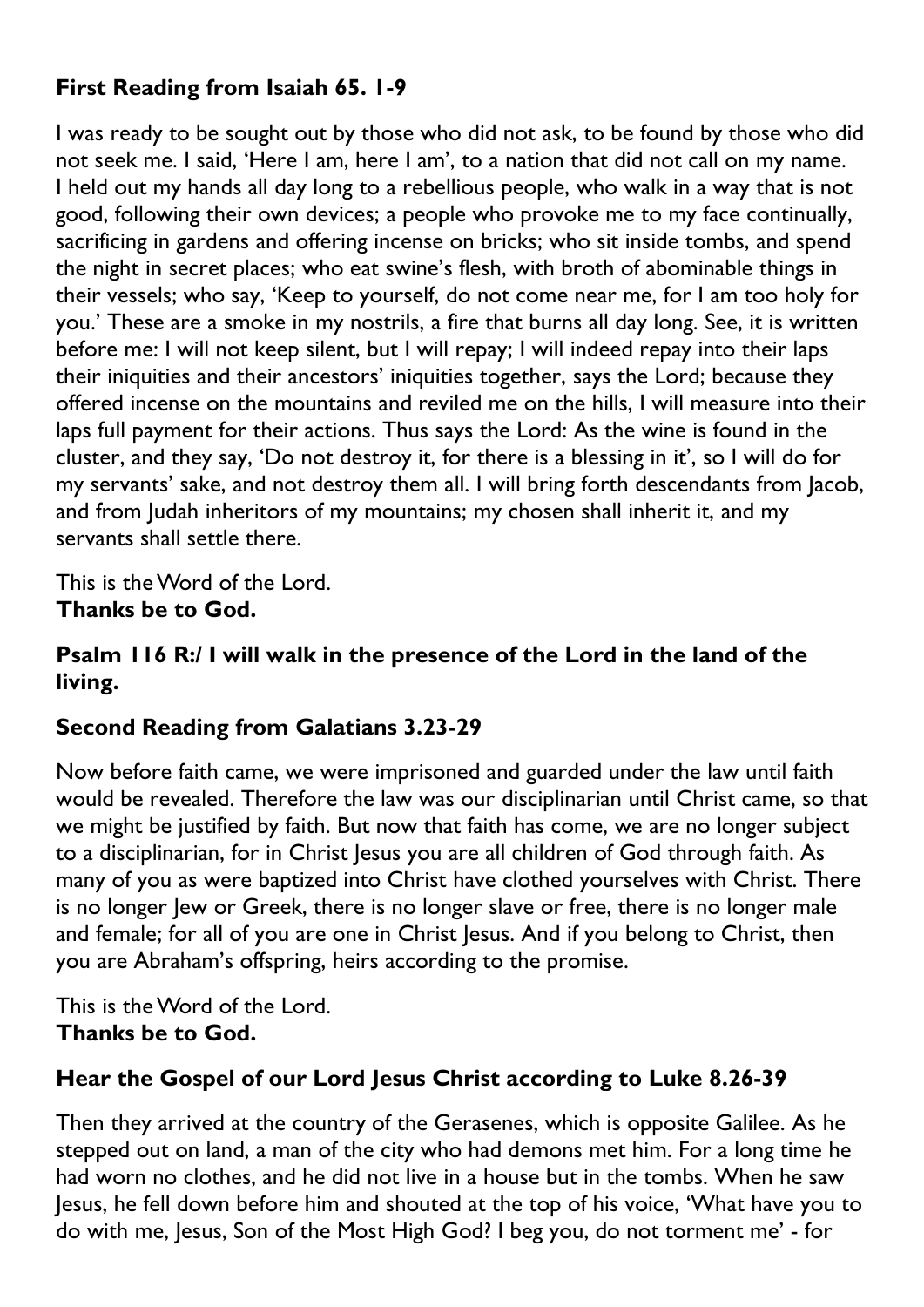Jesus had commanded the unclean spirit to come out of the man. (For many times it had seized him; he was kept under guard and bound with chains and shackles, but he would break the bonds and be driven by the demon into the wilds.) Jesus then asked him, 'What is your name?' He said, 'Legion'; for many demons had entered him. They begged him not to order them to go back into the abyss.

Now there on the hillside a large herd of swine was feeding; and the demons begged Jesus to let them enter these. So he gave them permission. Then the demons came out of the man and entered the swine, and the herd rushed down the steep bank into the lake and was drowned.

When the swineherds saw what had happened, they ran off and told it in the city and in the country. Then people came out to see what had happened, and when they came to Jesus, they found the man from whom the demons had gone sitting at the feet of Jesus, clothed and in his right mind. And they were afraid. Those who had seen it told them how the one who had been possessed by demons had been healed. Then all the people of the surrounding country of the Gerasenes asked Jesus to leave them; for they were seized with great fear. So he got into the boat and returned. The man from whom the demons had gone begged that he might be with him; but Jesus sent him away, saying, 'Return to your home, and declare how much God has done for you.' So he went away, proclaiming throughout the city how much Jesus had done for him.

This is the Gospel of the Lord. **Praise to you, O Christ**

#### **Notices**

**Covid measures at St John's** – **Face coverings are recommended**, we ask that you use hand sanitiser and maintain social distancing. Thank you for all you do to keep our worship safe. Please notify us if you develop symptoms within 48 hours of your visit by contacting our churchwarden, Julie Whitney, by calling or text on 07786 686 385

**Dear All -** You are warmly invited to the Deanery confirmation service to be held at St John's tonight at 6:00pm with the Bishop of Woolwich, Bishop Karowei presiding. We have 9 candidates from St John's who are being confirmed, and also some from St Peters' with St Clements. Please do keep all the confirmands, their families and sponsors in your prayers.

**Note for Diary -** Please keep Sunday 3 July in your diaries, when Revd Gemma Birt will celebrate the Mass for the first time. We will welcome a guest preacher, The Revd Dr Matthew Cheung Salisbury, Assistant Chaplain of Worcester College, Oxford, Lecturer in Music and National Liturgy and Music Adviser to the Church of England. After the service you are invited to stay for a glass of something bubbly, and refreshments. We are looking forward to sharing this significant moment with Gemma and her family. Do join us.